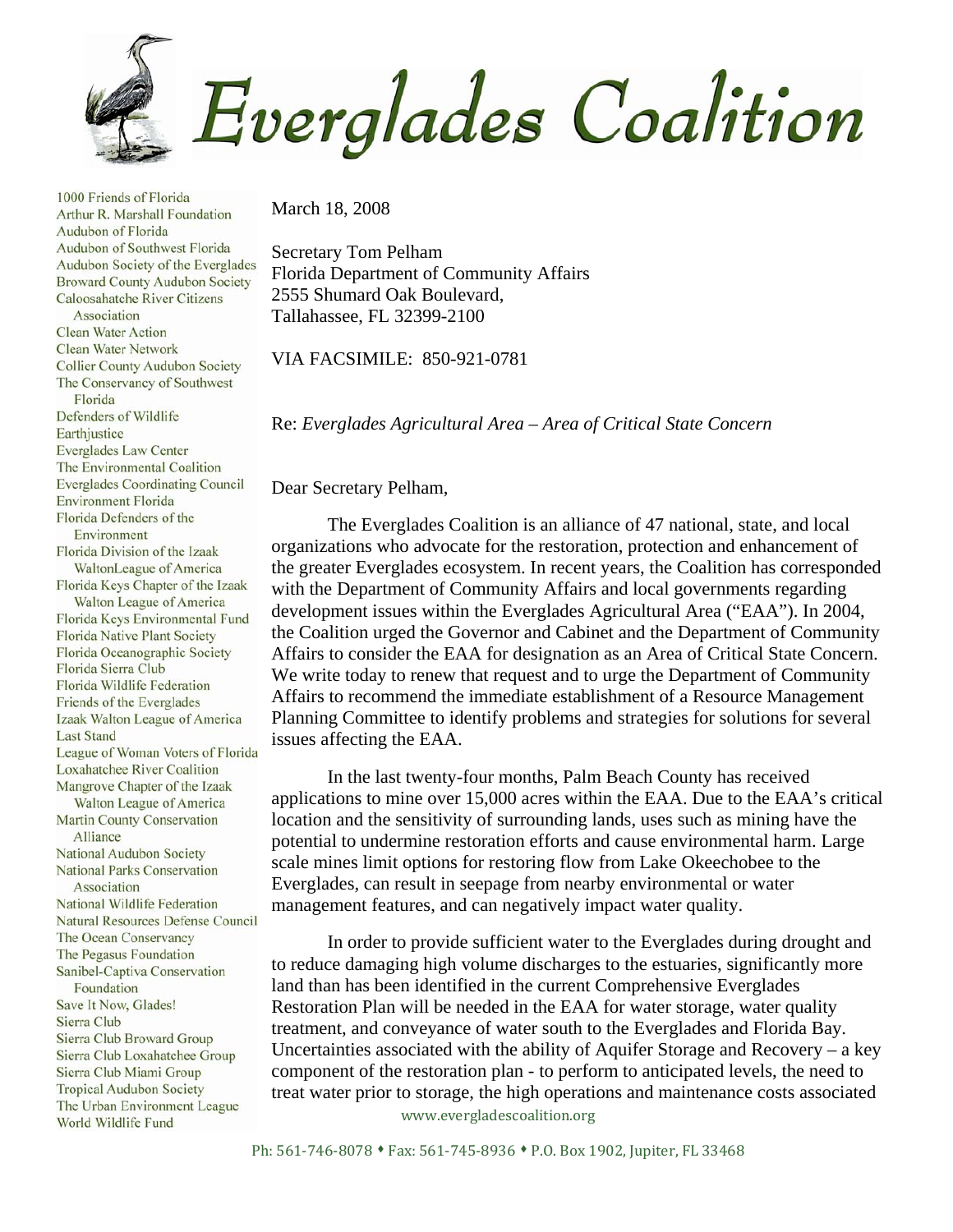with this technology, and the lack of available land for surface storage elsewhere underscore the need to maintain maximum flexibility for restoration alternatives within the EAA. This need, combined with the potential for mines to cause significant environmental effects makes it even more critical to undertake a comprehensive analysis to the understand the system-wide effects of mining on the region.

Additional incompatible uses have recently been proposed or approved within the EAA. The Palm Beach County Solid Waste Authority has proposed to site a solid waste municipal landfill within the EAA, directly adjacent to the Arthur R. Marshall Loxahatchee National Wildlife Refuge. In response to significant concerns expressed by Refuge staff and the environmental community, the Solid Waste Authority has undertaken an evaluation of alternative sites, but has not committed to relocate this use. A second landfill proposal, to store residuals from the Florida Crystals Okeelanta Cogeneration Plant was approved by the County in 2007.

Other proposals that merit a comprehensive evaluation of their impacts to the region include a proposal to establish an "Inland Port" and the expansion of the biofuel industry.

An additional critical consideration is the longstanding need to revitalize the Glades communities. In its 2004 Evaluation and Appraisal Report process, Palm Beach County recognized this need, as well as the importance of maintaining agriculture within the remainder of the EAA. To accomplish this goal, and in furtherance of the County's Tier System, the EAR recommended division of the EAA into two tiers: a Glades Communities Tier - which would direct revitalization efforts to this region, and an Everglades Protection Tier – which would recognize the importance of the EAA to Everglades Restoration, while maintaining agricultural land uses. Unfortunately, these modifications to the County's tier system, while recommended in the EAR process, were never adopted into the Comprehensive Plan.

 Given both the importance of the EAA to Everglades Restoration, and the broad range of issues currently affecting this region, the EAA clearly meets the criteria for ACSC designation. Pursuant to Chapter 380, Florida Statutes, ACSC designation is appropriate for areas containing, or having a significant impact upon, environmental or natural resources of regional or statewide importance – such as in this case, the Everglades, and for areas having a significant impact upon, or being significantly impacted by, an existing or proposed major public facility or other area of major public investment, including water management projects, such as in this case, the CERP.

A necessary step, prior to concluding that ACSC designation is necessary or appropriate is the establishment of a Resource Planning Management Committee ("RPMC"). The establishment of this committee would provide a highly beneficial forum for the County, relevant state agencies, the regional planning council, the water management district and affected stakeholders to identify and seek solutions to resolve existing, and prevent future, problems which may endanger the resources in the area.

It is within the legislative authority of the Department of Community Affairs to recommend establishment of an RPMC to the Administration Commission. The Everglades Coalition urges the Department of Community Affairs to make this recommendation so that the issues raised by currently pending large scale mining proposals, other potentially incompatible land uses, Everglades Restoration needs, and the imperative to revitalize and provide support to the Glades communities can be comprehensively resolved. Additionally, we are very pleased to support your draft Everglades

## www.evergladescoalition.org